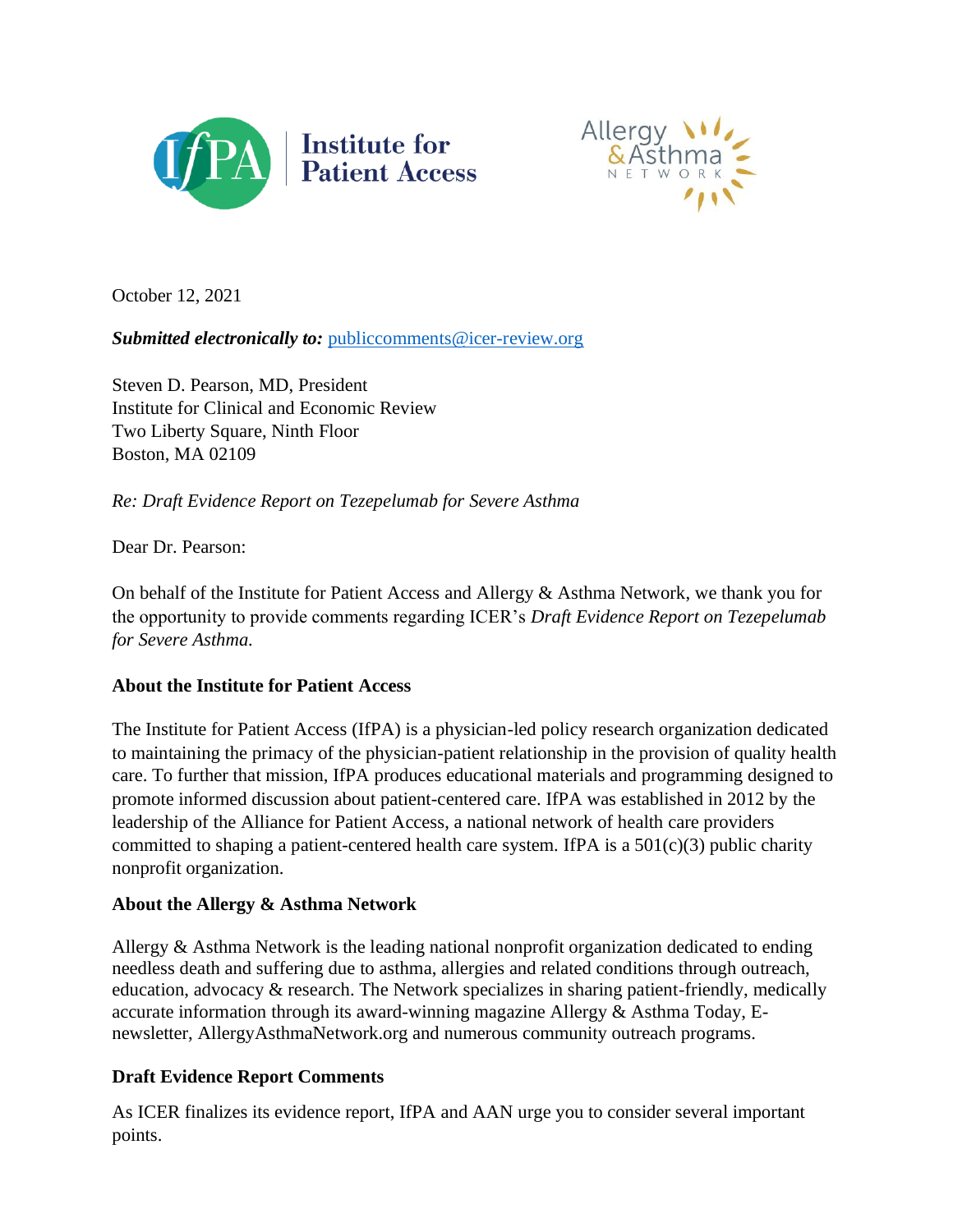#### *Clinical Data Shows Tezepelumab to Be an Efficacious Treatment*

As the draft evidence report notes, clinical trials indicate that tezepelumab is an efficacious treatment that uses a different mechanism of action. As reported in Allergic Living:

in a large Phase 3 clinical trial, the biologic drug tezepelumab was able to reduce asthma exacerbations by 56% over a year in adult and teen patients with severe, uncontrolled disease. The rate of reduction is considered clinically meaningful.<sup>1</sup>

While reporting on the results of its Phase III trial, AstraZeneca noted that tezepelumab is "the only biologic medicine to consistently and significantly reduce AAER [annualized asthma exacerbation rate] in a broad population of severe asthma patients irrespective of baseline eosinophil count."<sup>2</sup>

Based on these positive clinical results, tezepelumab is a new and valued treatment option for patients, especially for patients living with severe uncontrolled asthma.

#### *More Treatment Options & New Mechanisms of Action are Valuable to the Asthma Community*

Just as asthma impacts people differently, existing treatment options serve some patients better than others. Some people's asthma conditions are mild or moderate, and intermittent symptoms may be well controlled by the current standard of care. Others live with severe asthma, which may or may not respond to the current standard of care. For those who don't respond to existing treatments, their asthma may progress to a more severe or uncontrolled state. And, while asthma symptoms have an impact on patients' lives regardless of severity or frequency, severe asthma in particular can reduce quality of life and hamper patients' ability to sleep, maintain mental health, exercise, stay focused at work or school, or participate in social or extracurricular activities.

These considerations are complicated by the reality that asthma is a chronic disease that will often impact people over their entire lives. The severity of the disease tends to worsen as people age, which can be complicated by waning efficacy of patients' current treatments over time. The fact that current treatments are controlling patients' asthma symptoms today does not guarantee that their symptoms will be well controlled tomorrow.

Existing medications, including targeted biologic therapies, prove valuable and effective for many asthma patients. Through increasing efficacious treatment options by introducing a new mechanism of action, tezepelumab increases the likelihood that patients and their clinicians can find an effective regimen to control the disease and its symptoms – reducing dangerous or expensive exacerbations, added physician appointments and visits to the ER.

As a new medicine with a novel mechanism of action, tezepelumab represents an important addition to the asthma community's treatment options. While the value of expanding treatment

<sup>&</sup>lt;sup>1</sup> Goodwin J and Smith G "Dupilumab Remission; Tezepelumab in Severe Asthma" Allergic Living, March 2, 2021, [https://www.allergicliving.com/2021/03/02/aaaai-news-dupilumab-remission-tezepelumab-in-severe-asthma](https://www.allergicliving.com/2021/03/02/aaaai-news-dupilumab-remission-tezepelumab-in-severe-asthma-palforzia-safety/)[palforzia-safety/.](https://www.allergicliving.com/2021/03/02/aaaai-news-dupilumab-remission-tezepelumab-in-severe-asthma-palforzia-safety/)

<sup>&</sup>lt;sup>2</sup> [https://www.astrazeneca.com/media-centre/press-releases/2021/tezepelumab-is-the-first-biologic-to-consistently](https://www.astrazeneca.com/media-centre/press-releases/2021/tezepelumab-is-the-first-biologic-to-consistently-and-significantly-reduce-exacerbations-in-broad-population-of-severe-asthma-patients.html)[and-significantly-reduce-exacerbations-in-broad-population-of-severe-asthma-patients.html.](https://www.astrazeneca.com/media-centre/press-releases/2021/tezepelumab-is-the-first-biologic-to-consistently-and-significantly-reduce-exacerbations-in-broad-population-of-severe-asthma-patients.html)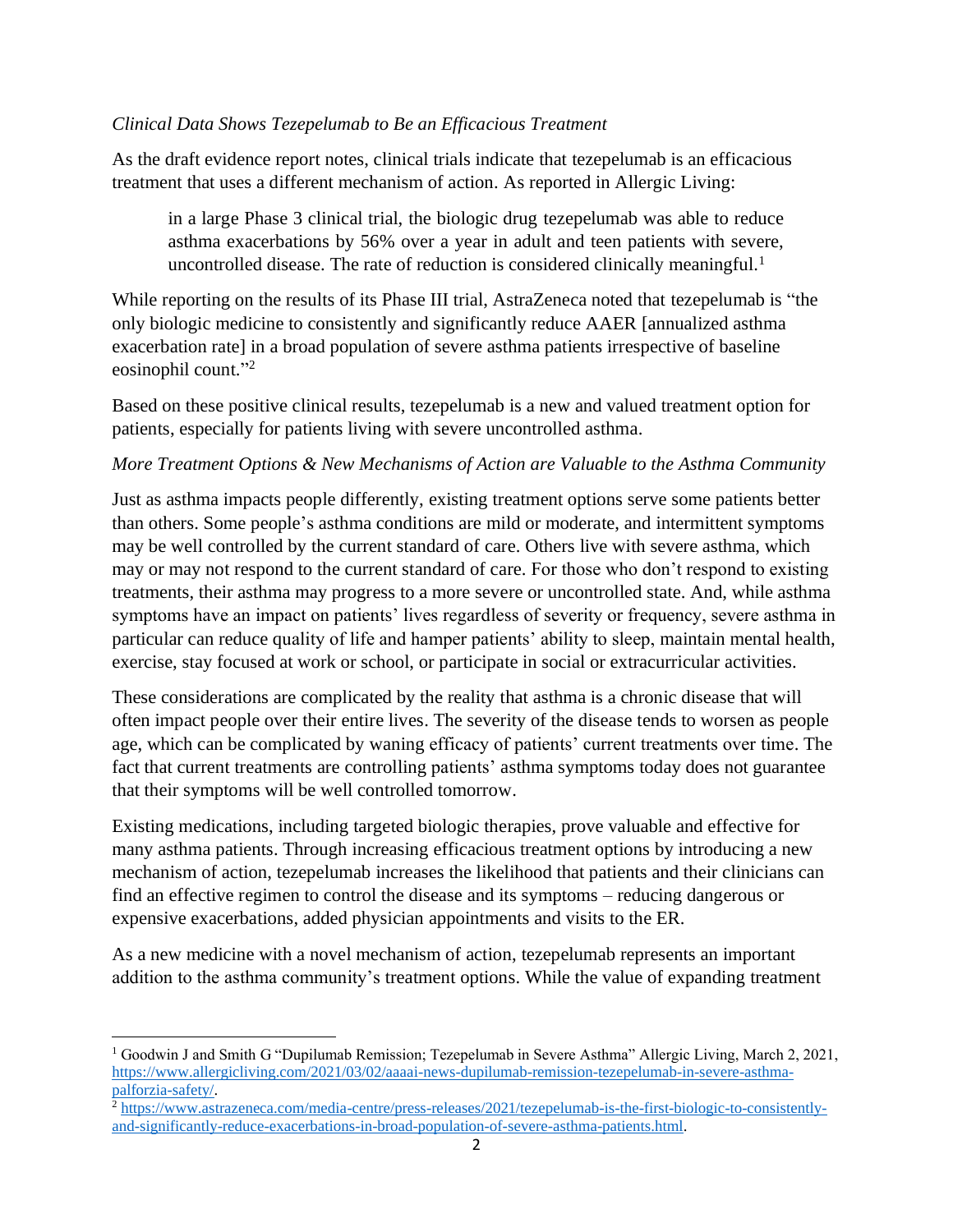options is difficult to quantify, it is imperative that these considerations be documented in the final evidence report.

### *Severe Uncontrolled Asthma Exacts a High Cost*

These considerations are particularly important for people living with severe asthma and for whom the current standard of care is ineffective, including people with severe uncontrolled asthma. As noted in the draft evidence report, the CDC estimates that 25 million Americans are living with asthma, and that patients with severe uncontrolled asthma represent an estimated 5- 10% of total asthma cases.<sup>3</sup> These figures suggest that there are currently between 1.3 million and 2.5 million people in the United States living with severe uncontrolled asthma.

Severe uncontrolled asthma meaningfully reduces patients' quality of life and, in extreme cases, can even be fatal. In fact, severe uncontrolled asthma is recognized as a "major unmet medical need" by the medical community.<sup>4</sup> Based on the current clinical trial results, tezepelumab will help fill this major unmet medical need. If properly applied to the small share of patients with severe uncontrolled asthma, the total societal cost estimates cited in the draft evidence report provide a useful benchmark for understanding the potential value of tezepelumab.

As the draft evidence report documents, the total societal costs are an estimated \$82 billion, inclusive of direct medical costs, asthma-related mortality, and missed work and school. As with most diseases, however, these societal costs are not evenly distributed across all patients. Instead, a small minority of patients bear a disproportionate share of these costs. In the case of asthma, it is the patients living with severe uncontrolled asthma who bear a disproportionate share of the costs.

According to a study in the Journal of Allergy and Clinical Immunology, "retrospective claims research indicates that approximately half of asthma-related direct costs are incurred by patients with severe asthma."<sup>5</sup>

Worth noting, the health and economic burdens of severe and uncontrolled asthma are projected to significantly grow in the future, increasing still further the value of an efficacious treatment. Looking at the costs of uncontrolled asthma over the long-term, Yaghoubi et. al. estimated the 20-year direct costs to be \$300.6 billion, or a total economic burden of \$963.5 billion when indirect costs are included. The researchers expect American adolescents and adults to "lose an estimated 15.46 million QALYs over this period because of uncontrolled asthma." 6

<sup>&</sup>lt;sup>3</sup> See also, Kupczyk M and Wenzel S. U.S. and European severe asthma cohorts: what can they teach us about severe asthma? J Intern Med 2012; 272:121–32. Wenzel S. Severe Asthma in Adults. Am J Respir Crit Care Med. 2005; 172; 149–60.

<sup>4</sup> Kupczyk M and Wenzel S. U.S. and European severe asthma cohorts: what can they teach us about severe asthma? J Intern Med 2012; 272:121–32.

<sup>5</sup> Hankin CS, Bronstone A, Wang Z, Small MB, and Buck P "Estimated Prevalence and Economic Burden of Severe, Uncontrolled Asthma in the United States" The Journal of Allergy and Clinical Immunology, Volume 131, Issue 2, February 1, 2013[, https://www.jacionline.org/article/S0091-6749\(12\)03119-3/fulltext.](https://www.jacionline.org/article/S0091-6749(12)03119-3/fulltext)

<sup>6</sup> Yaghoubi M, Adibi A, Safari A, FitzGerald JM, and Sadatsafavi M "The Projected Economic and Health Burden of Uncontrolled Asthma in the United States" American Journal of Respiratory and Critical Care Medicine, June 5, 2019.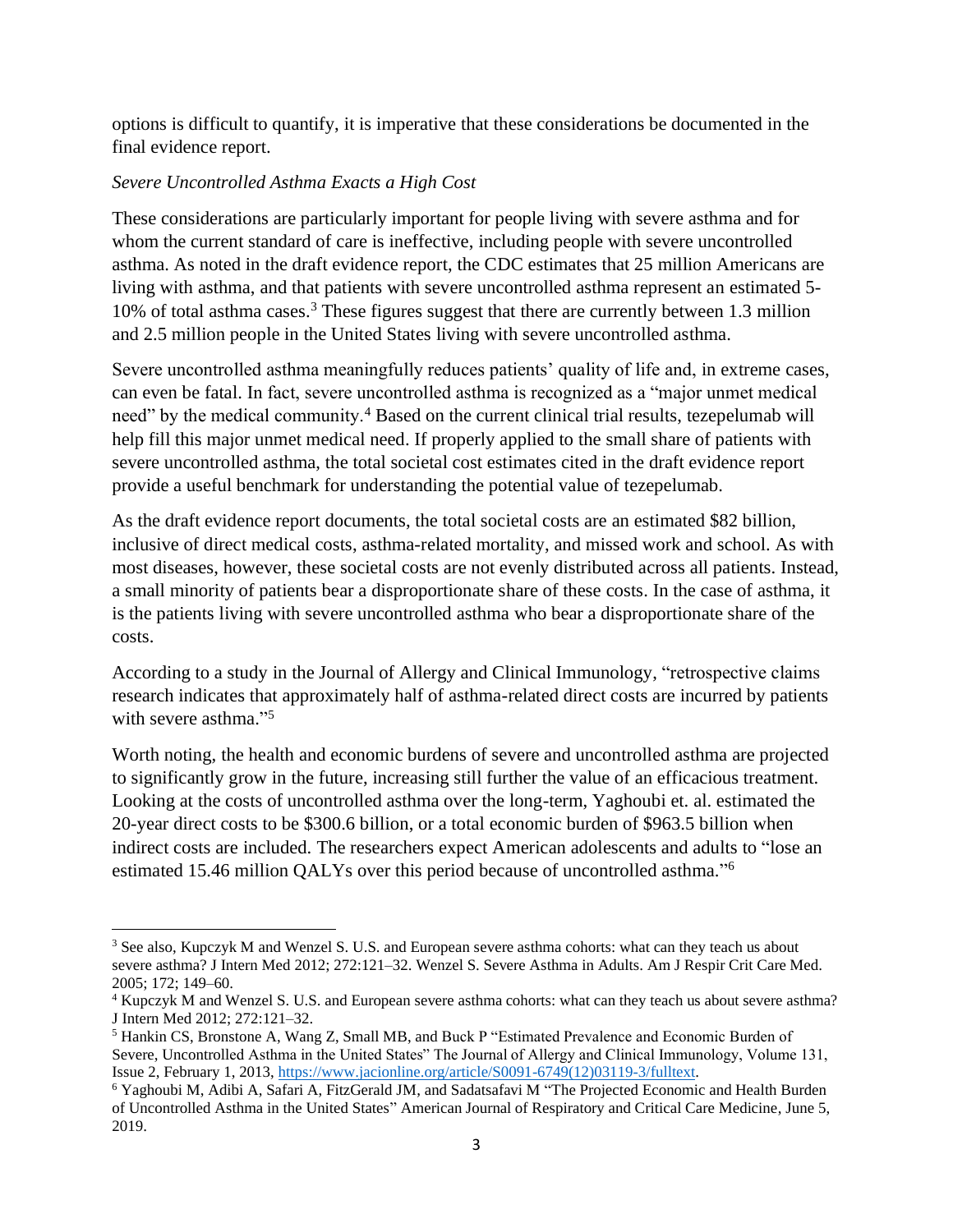# *Per-Patient Costs Better Reflect the Expense of Severe Asthma & the Value of Effective Treatment*

Assuming the costs associated with asthma-related mortality and missed work and school are due to severe asthma, patients living with uncontrolled severe asthma account for \$57 billion of the total costs of asthma, or per-patient costs up to nearly \$44,000. These substantial per-patient costs signify the high value of an efficacious medicine that can control or lessen severe asthma symptoms and help lower the current costs borne by severe asthma patients and their families.

The cost-effectiveness analysis should explicitly account for the \$44,000 in per-patient costs due to severe uncontrolled asthma when evaluating the value of tezepelumab. It is, consequently, imperative that the final evidence report incorporate these higher but more applicable per-patient costs estimates and acknowledge the reality that the costs associated with severe uncontrolled asthma will likely increase significantly without access to an effective treatment.

# *The Cost-Effectiveness Analysis Should Account for Severe Asthma's Demographic Disparities*

The draft evidence report should also more fully account for the reality that African American, Hispanic and Native American communities bear a larger burden from asthma than do other demographic groups. Some of the troubling trends include:<sup>7</sup>

- Black Americans are nearly 1.5 times more likely to have asthma, five times more likely to visit the emergency room due to asthma, and three times more likely to die from asthma compared to white Americans
- Puerto Ricans are twice as likely to have asthma and have a nearly three-fold higher rate of asthma-related deaths than the broader Hispanic and white populations in the United **States**
- Native Americans are nearly twice as likely to experience asthma symptoms every day and have a 10% higher risk of death from chronic lower respiratory diseases relative to white Americans.

In evaluating the value of tezepelumab for people with severe and uncontrolled asthma, the disproportionate impact of asthma on people of color is an important consideration. We urge ICER to account for these impacts in its final report.

## *Cost Assumptions Do Not Account for the Temporary Nature of Product Exclusivity*

The lifetime cost estimates do not appear to account for the temporary nature of product exclusivity. Even if the draft evidence report's assumed price were accurate in the short term, the price for the medicine should be expected to decline over time once product exclusivity expires. For instance, as GoodRx has noted, while the average cash price for branded Advair was \$496 in 2018, "the lowest GoodRx price for the most common version of generic Xopenex HFA is around \$32.39." 8

<sup>7</sup> [https://www.aafa.org/asthma-disparities-burden-on-minorities.aspx.](https://www.aafa.org/asthma-disparities-burden-on-minorities.aspx)

<sup>8</sup> Marsh T "Here's Why Asthma Inhalers Are So expensive" GoodRx, June 8, 2020, [https://www.goodrx.com/conditions/asthma/heres-why-asthma-inhalers-are-so-expensive.](https://www.goodrx.com/conditions/asthma/heres-why-asthma-inhalers-are-so-expensive)